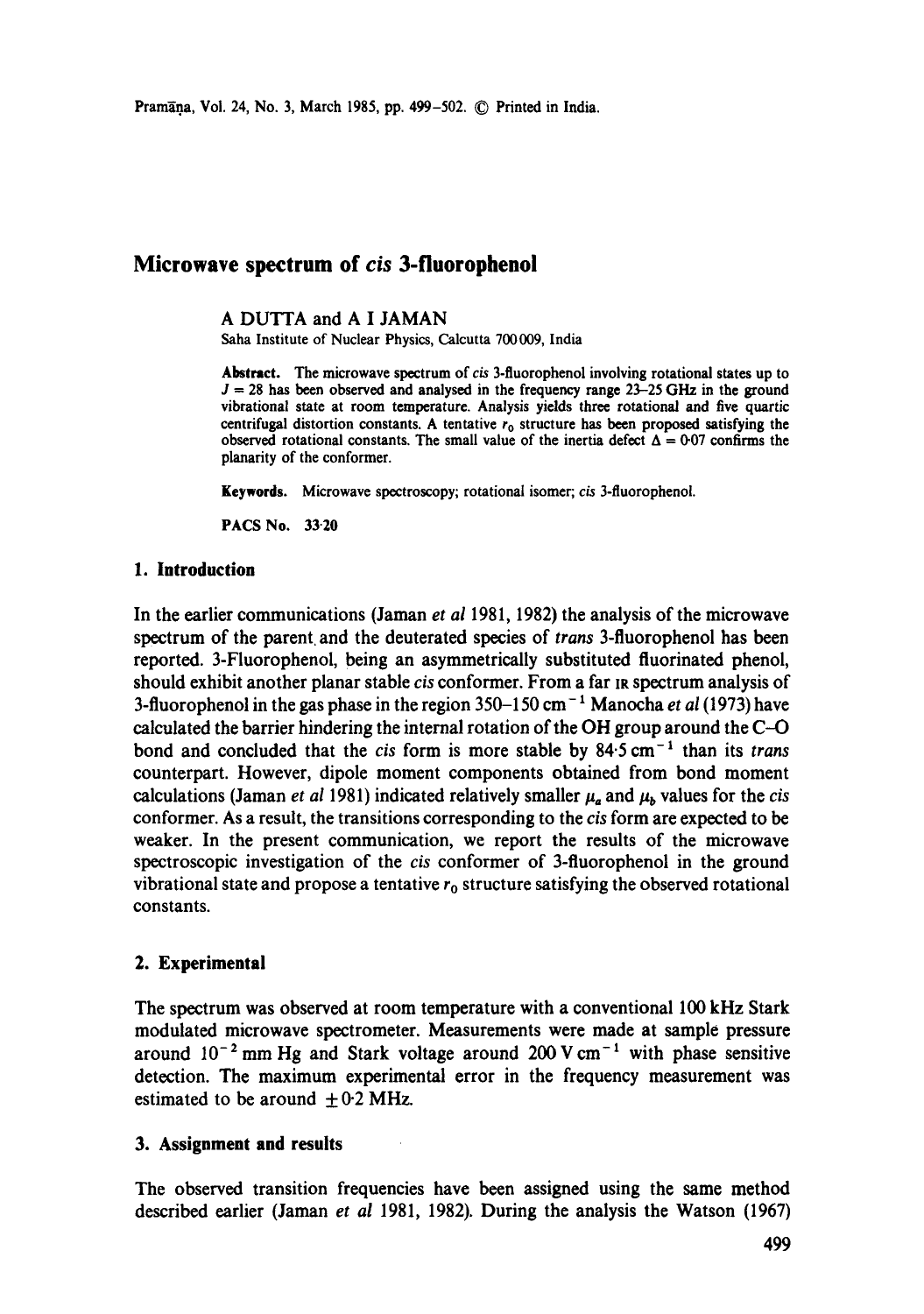#### 500 *A Dutta and A I Jaman*

**Hamiltonian in the I' representation has been used throughout. A total of 24**  transitions involving rotational states up to  $J = 28$  have been measured and used in the least squares analysis for evaluating the eight parameters  $\tilde{A}$ ,  $\tilde{B}$ ,  $\tilde{C}$ ,  $d_{I}$ ,  $d_{IK}$ ,  $d_{K}$ ,  $d_{WI}$  and  $d_{\text{wK}}$ . The standard deviation of the overall fit (Kirchhoff 1972) comes out to be 0.25 which is of the order of experimental error. The observed transition frequencies are **given in table 1. The associated rotational and centrifugal distortion constants, their respective error limits and the correlation matrix are listed in table 2. The small value of**  the inertia defect  $\Delta = 0.07$  indicates that the *cis* conformer also behaves as a **conventional planar molecule.** 

| <b>Transitions</b>  |             |                         |                |                         |                         |                       |           |
|---------------------|-------------|-------------------------|----------------|-------------------------|-------------------------|-----------------------|-----------|
| $\bm{J}^{\,\prime}$ | $K'_{-1}$   | $K'_{+1}$               | J              | $K_{-1}$                | $K_{+1}$                | Observed<br>frequency | Obs.-Cal. |
| 8                   | ı           | 7                       | 7              | 1                       | 6                       | 23491.00              | $-0.38$   |
| 8                   | 3           | 6                       | 7              | 3                       | 5                       | 24342.43              | 0.42      |
| 8                   | 4           | 5                       | 7              | 4                       | 4                       | 24732.35              | 0.24      |
| 8                   | 5           | $\overline{\mathbf{3}}$ | $\overline{7}$ | 5                       | $\mathbf 2$             | 24664.54              | $-0.23$   |
| 8                   | 6           | 3                       | 7              | 6                       | $\overline{\mathbf{c}}$ | 24526.00              | $-0.03$   |
| 8                   | 6           | $\overline{\mathbf{3}}$ | 8              | 5                       | 4                       | 24659-32              | $0-42$    |
| 9                   | $\bf{0}$    | 9                       | 8              | $\bf{0}$                | 8                       | 23162.86              | $-0.10$   |
| 9                   | 0           | 9                       | 8              | 1                       | 8                       | 23134·10              | 0.15      |
| 9                   | 2           | 7                       | 8              | $\overline{\mathbf{3}}$ | 6                       | 23843.45              | $-0.05$   |
| 10                  | 6           | 5                       | 10             | 5                       | 6                       | 24334-14              | $-0.41$   |
| 11                  | 1           | 10                      | 11             | 0                       | $\mathbf{11}$           | 24623.26              | 0.37      |
| 11                  | $\mathbf 2$ | 10                      | 11             | 1                       | 11                      | 24707-02              | $-0.31$   |
| 11                  | 6           | 6                       | 11             | 5                       | 7                       | 24163.86              | $-0.08$   |
| 11                  | 6           | 5                       | 11             | 5                       | 6                       | 23486.36              | $-0.30$   |
| 12                  | 2           | 10                      | 12             | ı                       | 11                      | 23077-29              | $-0.30$   |
| 12                  | 3           | 10                      | 12             | 2                       | 11                      | 23713.24              | $-0.04$   |
| 14                  | 3           | 11                      | 14             | $\overline{\mathbf{c}}$ | 12                      | 23378.78              | 0.32      |
| 14                  | 6           | 9                       | 14             | 5                       | 10                      | 24238.60              | 0.28      |
| 21                  | 6           | 15                      | 21             | 5                       | 16                      | 24049.57              | $0 - 01$  |
| 21                  | 8           | 13                      | 21             | 7                       | 14                      | 24459.57              | 0.26      |
| 24                  | 7           | 17                      | 24             | 7                       | 18                      | 23494.71              | $-0.09$   |
| 26                  | 9           | 17                      | 26             | 8                       | 18                      | 24088.57              | $-0.27$   |
| 27                  | 9           | 18                      | 27             | 8                       | 19                      | 23701.57              | $-0.01$   |
| 28                  | 9           | 19                      | 28             | 8                       | 20                      | 24585-99              | 0.14      |

**Table !. Observed rotational transitions** of *cis* 3-fluorophenol **in the ground vibrational state (in** MHz).

**Table l. Rotational and centrifugal distortion constants of** *cis* **3-fluorophenol (in MHz) and correlation matrix.** 

| $\tilde{A}$                                     | $3789.57 \pm 0.06$ | 1.000    |          |           |           |         |                                 |       |       |
|-------------------------------------------------|--------------------|----------|----------|-----------|-----------|---------|---------------------------------|-------|-------|
| B                                               | $1795.15 \pm 0.06$ | 0.816    | $1-000$  |           |           |         |                                 |       |       |
| Ĉ                                               | $1217.89 + 0.05$   | 0.974    | 0.852    | $1 - 000$ |           |         |                                 |       |       |
| $d_1 \cdot 10^3$                                | $-3.68 \pm 0.42$   | 0.912    | 0.623    | 0.808     | $1 - 000$ |         |                                 |       |       |
|                                                 | $4.42 + 2.31$      | 0.282    | 0.389    | $-0.310$  | 0.868     | $1-000$ |                                 |       |       |
| $d_{\kappa} \cdot 10^3$                         | $11.00 \pm 3.68$   | 0.234    | 0.444    | $-0.339$  | 0.978     | 0.433   | 1000                            |       |       |
|                                                 | $200 + 100$        | 0.300    | 0.902    | 0.361     | 0.981     |         | $0.949 - 0.308$                 | 1:000 |       |
| $d_{\text{wK}}$ 10 <sup>6</sup>                 | $-3.20 + 1.60$     | $-0.279$ | $-0.824$ | $-0.392$  |           |         | $0.315 - 0.982 - 0.983 - 0.999$ |       | 1.000 |
| $d_{JK} \cdot 10^3$<br>$d_{Wl}$ 10 <sup>7</sup> |                    |          |          |           |           |         |                                 |       |       |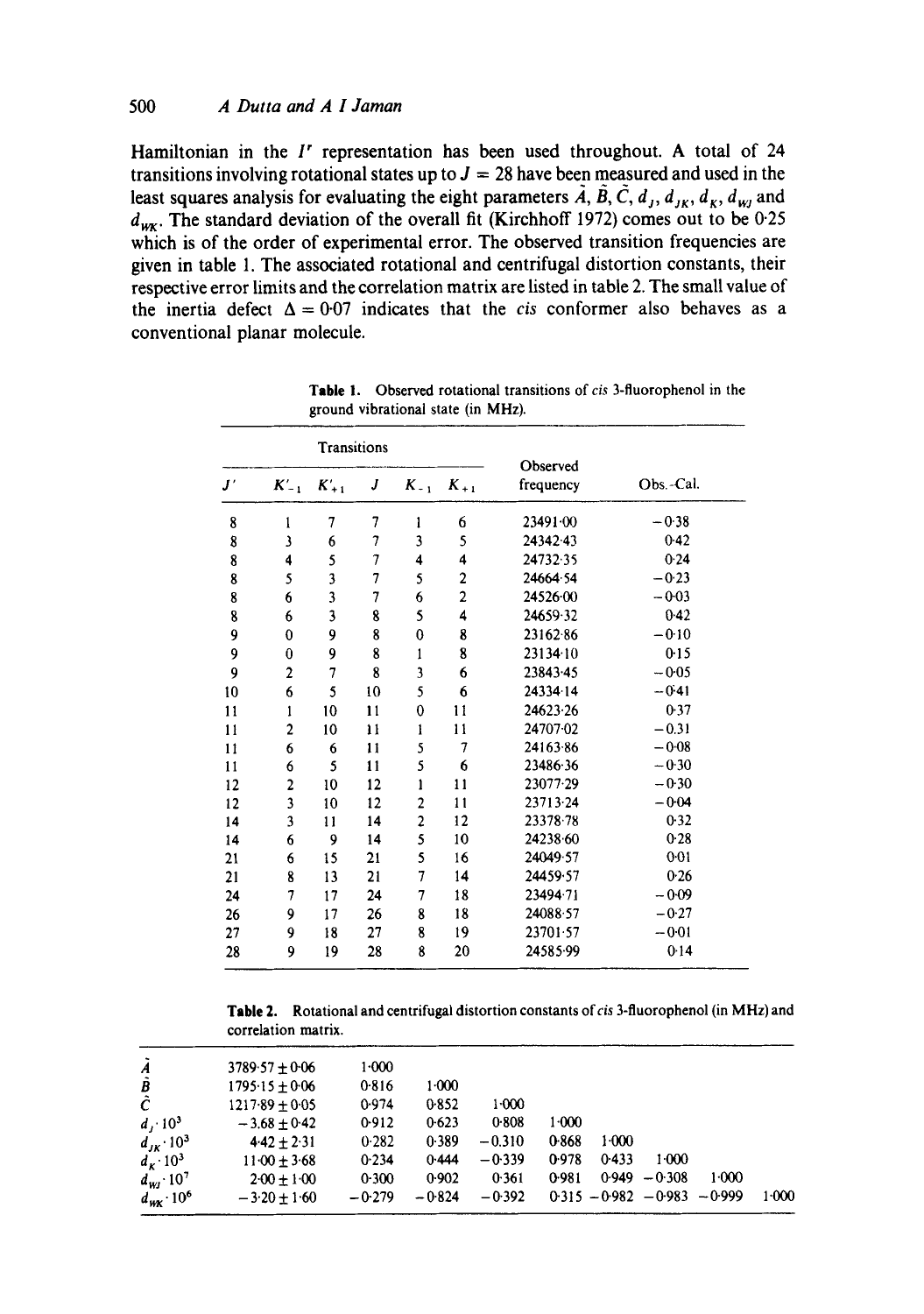## **4. Molecular structure**

The analysis of the deuterated species was temporarily abandoned due to the very poor line intensities. Although no data are available for the isotopic species at present, a tentative  $r_0$  structure can however be proposed. In order to do this, the ring geometry was assumed to be unchanged and its structural parameters as obtained for the *trans*  conformer were held fixed. Since the dependence of the three rotational constants on the COH angle was not found to be pronounced, only the C-O bond length and the angle of tilt were adjusted until a best set of rotational constants resulted. The proposed structure is shown in figure 1. It is to be noted here that the C-O bond length and the angle of tilt comes out to be  $1.344$  Å and  $3.2^{\circ}$  respectively which are reduced by 0.02 Å and 0.4° from their respective *trans* conformer values. Table 3 lists the observed and calculated principal moments of inertia values.

Furthermore, from a consideration of the relative intensities of the transitions belonging to the *cis* and *trans* conformers the average energy difference between them was calculated to be around  $92 \text{ cm}^{-1}$  which is very near to its reported value of 84.5 cm- ~ (Manocha *et al* 1973).



**Figure 1.** Tentative  $r_0$  structure of *cis* 3-fluorophenol.

| Table 3. Principal moments of inertia a of cis |
|------------------------------------------------|
| 3-fluorophenol (amu $A^2$ ).                   |

|         | Observed   | Calculated | Obs.-Cal. |  |  |
|---------|------------|------------|-----------|--|--|
| I.      | $133 - 40$ | $133 - 44$ | $-0.04$   |  |  |
| $I_b$   | $281 - 61$ | 281.57     | 0.04      |  |  |
| $I_{c}$ | 415.08     | 415.01     | 0.07      |  |  |
|         | 0.07       |            |           |  |  |

<sup>*a*</sup> Conversion factor 505531 MHz amu A<sup>2</sup>,  ${}^b\Delta = I_c - I_a - I_b$ .